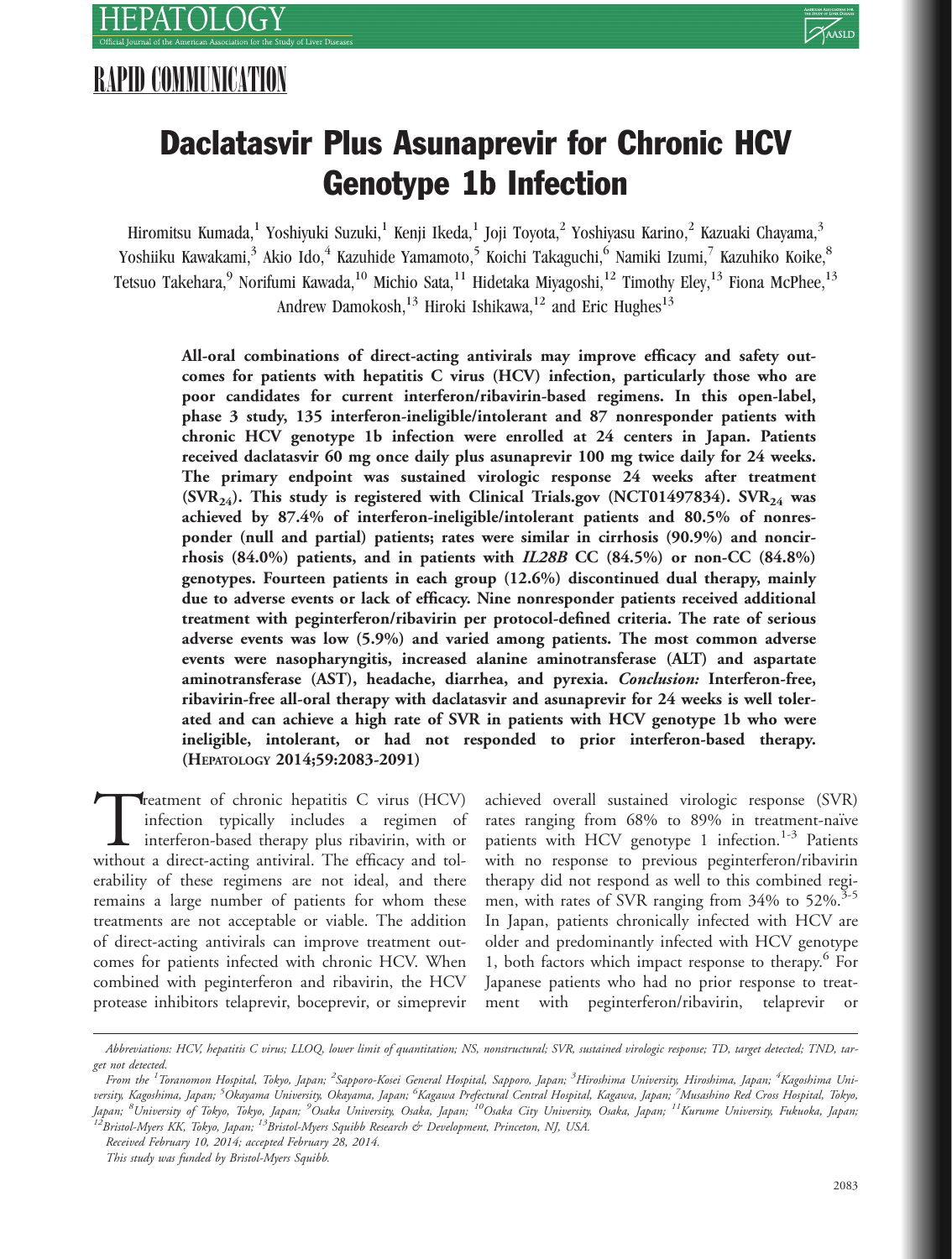simeprevir plus peginterferon and ribavirin provided SVR rates of only 34% or 38-51%, respectively.<sup>3,7</sup> The array of adverse events associated with peginterferon and ribavirin is well known; incremental toxicities associated with the addition of telaprevir to peginterferon and ribavirin included anemia, skin disorders and severe rash, and gastrointestinal-related disorders, while the addition of simeprevir is associated with hyperbilirubinemia due to inhibition of hepatic bilirubin transporters.<sup>3</sup> For patients who cannot tolerate or are not eligible for treatment with interferon-based therapy because of coexisting morbidities, treatment options are few to none. Clearly, the current treatment options are not adequate and an urgent unmet need remains for better treatment regimens for these patient populations.

Daclatasvir is a first-in-class, NS5A replication complex inhibitor with potent pan-genotypic antiviral activity in vitro (HCV genotypes 1-6).<sup>8</sup> Asunaprevir is a potent, selective NS3 protease inhibitor with antiviral activity against HCV genotypes 1, 4, 5, and 6 in vitro.<sup>9</sup> Both daclatasvir and asunaprevir have demonstrated robust antiviral activity, with no clinically meaningful pharmacokinetic interactions between them when coadministered.<sup>8,10,11</sup> Preliminary phase 2 studies showed potent antiviral effects using daclatasvir and asunaprevir as an all-oral therapy and in combination with a regimen of peginterferon/ribavirin in patients infected with HCV genotype 1 who had not responded to prior therapy.<sup>12,13</sup> We evaluated the safety and antiviral activity of interferon-free, ribavirinfree, all-oral therapy with daclatasvir and asunaprevir in a phase 3 trial involving Japanese patients infected with HCV genotype 1b who are interferon-ineligible/ intolerant or nonresponders (null and partial) to interferon-based therapies.

## Materials and Methods

Patients. A total of 259 patients were enrolled at 24 centers in Japan from January 5 2012 to March 30 2012. Eligible patients were men and women, 20 to 75

Key exclusion criteria included evidence of hepatocellular carcinoma, coinfection with hepatitis B virus or human immunodeficiency virus, or previous exposure to inhibitors of NS5A or NS3 protease. Patients with alanine aminotransferase (ALT) of more than 5 times the upper limit of normal range, total bilirubin of 2 mg/dL or higher, an international normalized ratio of 1.7 or higher, an albumin level 3.5 g/dL or below, and a platelet count of less than  $50,000/\text{mm}^3$ were also excluded.

Patients ineligible for interferon-based therapy, but potentially eligible for enrolment in this study, were treatment-naïve and considered poor candidates for interferon-based therapy because of medical complications including anemia, neutropenia, thrombocytopenia, depression, advanced age ( $\geq$ 65 years), or other conditions deemed not suitable for interferon-based therapy by the investigator, including hypertension, diabetes mellitus, autoimmune disease, and abnormal thyroid function. Patients intolerant to interferonbased therapy had received interferon-based therapy for less than 12 weeks and previously discontinued from therapy due to toxicities associated with interferon or ribavirin. Patients who were null or partial responders to previous peginterferon/ribavirin or interferon-beta/ribavirin therapy were defined as never having attained an undetectable HCV RNA level after at least 12 weeks of therapy. Null responders included patients who never attained at least a  $2\text{-log}_{10}$  decrease from baseline in HCV RNA levels at week 12, and partial responders never achieved undetectable HCV RNA levels after 12 weeks of therapy.

Study Design. In this open-label, phase 3 study of two patient cohorts, interferon-ineligible/intolerant and

Address reprint requests to: Eric Hughes, M.D., Bristol-Myers Squibb, Rte. 206 & Province Line Road, Princeton, NJ, 08543. E-mail: eric.hughes@bms.com; fax: 609-252-7900.

Copyright  $\odot$  2014 The Authors. HEPATOLOGY published by Wiley on behalf of the American Association for the Study of Liver Diseases. This is an open access article under the terms of the Creative Commons Attribution NonCommercial License, which permits use, distribution and reproduction in any medium, provided the original work is properly cited and is not used for commercial purposes.

View this article online at wileyonlinelibrary.com.

DOI 10.1002/hep.27113

Potential conflicts of interest: K. Chayama has received research grants and consulting fees from Bristol-Myers Squibb, Dainippon Sumitomo Pharma, Mitsubishi Tanabe Pharma, Daiichi Sankyo, Toray Industries, Otsuka Pharmaceutical Co., and GlaxoSmithKline KK. N. Izumi has received lecture fees from Chugai and MSD, and Bristol-Myers KK. K. Yamamoto has received research funding from Chugai, MSD, and Bristol-Myers KK. T. Takehara has received research grants and lecture fees from Bristol-Myers Squibb. K. Koike is on the speakers' bureau for Bristol-Myers Squibb. Hidetaka Miyagoshi, Timothy Eley, Fiona McPhee, Andrew Damokosh, Hiroki Ishikawa, and Eric Hughes are employees of Bristol-Myers Squibb or Bristol-Myers KK. Drs. Eley and McPhee also own stock in Bristol-Myers Squibb. All other authors have no conflicts to report.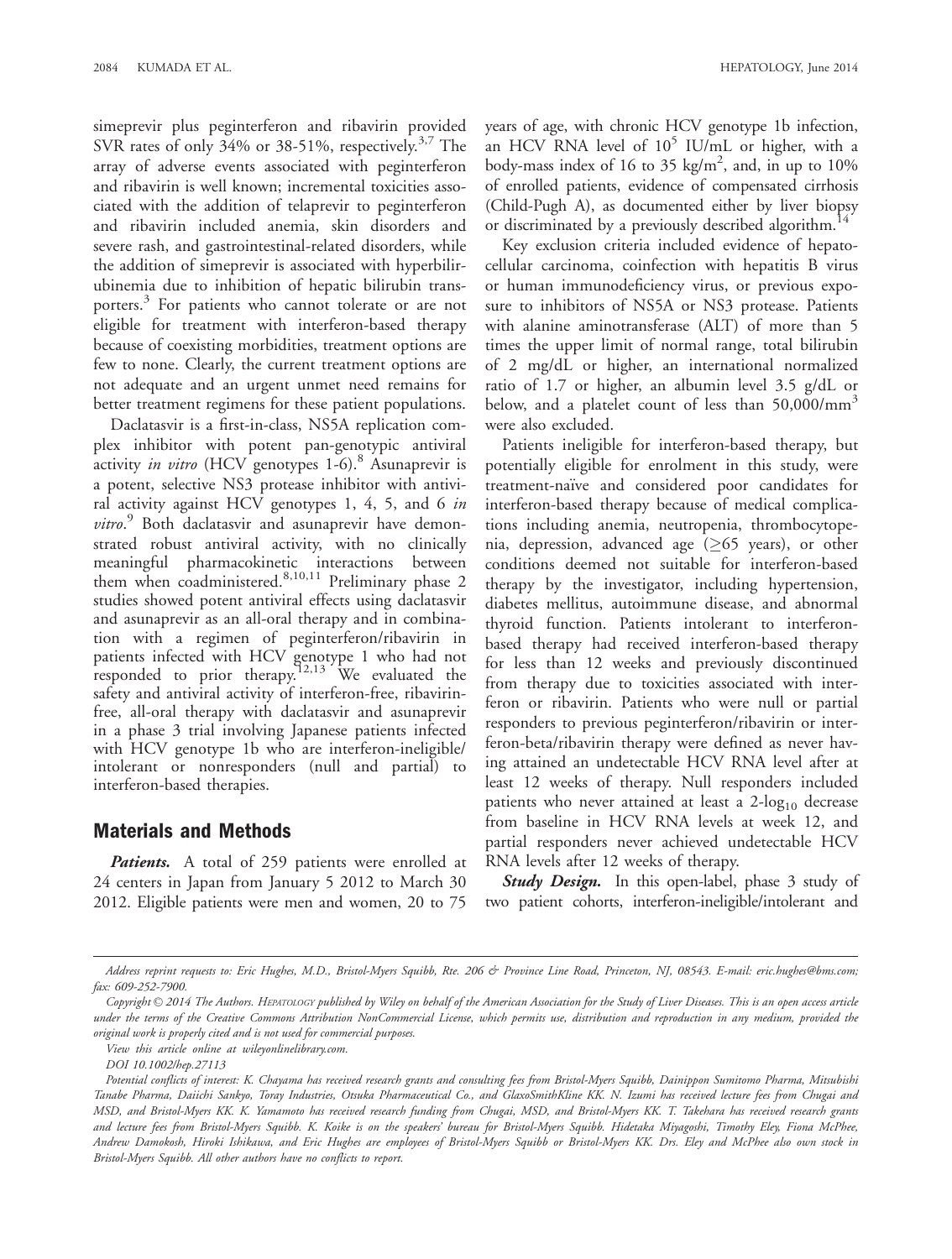nonresponder patients received daclatasvir and asunaprevir for 24 weeks. Patients were followed for an additional 24 weeks after treatment. Daclatasvir was administered orally at a dose of 60 mg once daily, and asunaprevir was administered orally at a dose of 100 mg twice daily. Host IL28B genotype was assayed for the rs12979860 singlenucleotide polymorphism by Monogram Biosciences using a real-time polymerase chain reaction (PCR) assay.

Nonresponder patients who met futility criteria, defined as an increase in viral load of at least  $1 \log_{10}$  or confirmed detectable HCV RNA of at least 15 IU/mL on or after week 8, were eligible for addition of peginterferon-alpha/ribavirin to continued treatment with daclatasvir and asunaprevir for an additional 24 weeks at the discretion of the investigator. Interferon-ineligible/ intolerant patients were not candidates for interferonbased therapy; therefore, daclatasvir/asunaprevir dual therapy was stopped if futility criteria were met.

**Study Oversight.** This study was approved by the Institutional Review Board at each participating site and was conducted in compliance with the Declaration of Helsinki, Good Clinical Practice guidelines, and local regulatory requirements. All patients provided written informed consent.

Efficacy Assessments. HCV RNA levels were measured using the Roche COBAS Taqman test with a lower and an upper limit of quantitation of 15 IU/mL and 6.9  $3 \times 10^{7}$  IU/mL, respectively. HCV RNA was measured at screening and at day 1, weeks 1, 2, 4, 6, 8, 10, 12, 16, 20, and 24, and posttreatment at weeks 4, 8, 12, and 24.

Resistance Testing. Patient-derived HCV NS5A and NS3/4A sequence populations were PCRamplified and sequenced. Patient samples selected for sequencing included all baseline samples and samples from patients with virologic failure.

Safety Assessments. Safety evaluations included reported adverse events and serious adverse events, clinical laboratory tests, physical examinations, and electrocardiograms.

**Endpoints.** The primary efficacy endpoint was the proportion of patients with HCV RNA <15 IU/mL (target detected [TD] or target not detected [TND]) at 24 weeks after completion of daclatasvir and asunaprevir treatment, including patients who discontinued treatment early. Key secondary endpoints included the proportion of patients with undetectable HCV RNA (TND) at weeks 4 and 12, at the end of treatment, and HCV RNA <15 IU/mL (TD or TND) at 12 weeks after the end of treatment. Safety endpoints included the frequency of serious adverse events, adverse events, discontinuations due to adverse events, and laboratory abnormalities.

Statistical Analysis. Analyses included all patients who received at least one dose of study medications. For virologic response, 2-sided 95% confidence intervals were calculated based on the normal approximation to the binomial distribution. Categorical variables were summarized using counts and percents. Continuous variables were summarized with univariate statistics. Patients with missing data or those who received additional peginterferon/ribavirin therapy were considered failures.

Role of the Funding Source. The study was designed and conducted by the sponsor (Bristol-Myers Squibb/Bristol-Myers KK) in collaboration with the principal investigators. The sponsor collected the data, monitored the study conduct, and performed the statistical analyses. All authors had access to the data and assume responsibility for the accuracy, integrity, and completeness of the reported data and for the fidelity of this report to the trial protocol. The article was prepared by authors employed by Bristol-Myers Squibb, with input from all authors and the assistance of a medical writer employed by Bristol-Myers Squibb. All authors made the decision to submit the article for publication.

## Results

Patients. In all, 222 patients received treatment, 135 in the interferon-ineligible/intolerant group (100 medically ineligible for interferon, 35 intolerant to interferon) and 87 in the nonresponder group (48 null responders, 36 partial responders, 3 undetermined) (Fig. 1). Demographic baseline characteristics of patients are shown in Table 1. As expected, when compared with reported demographics from U.S. and European studies, patients were older and a larger proportion were female. Similar to the global population, however, there were more patients with *IL28B* CC genotype in the interferon-ineligible/intolerant population (69.6%) and more patients with IL28B non-CC genotype in the nonresponder population (81.6%). Overall, the rate of discontinuations from dual therapy was low (12.6%; 14 patients in each group), and was due primarily to adverse events (nine patients [6.7%] in the interferon-ineligible/intolerant group, two patients [2.3%] in the nonresponder group) and lack of efficacy (four patients [3.0%] in the interferon-ineligible/intolerant group, 11 patients [12.6%] in the nonresponder group).

Virologic Response. HCV RNA levels declined rapidly after initiation of treatment in both groups (Fig. 2). At week 2, the mean decrease in HCV RNA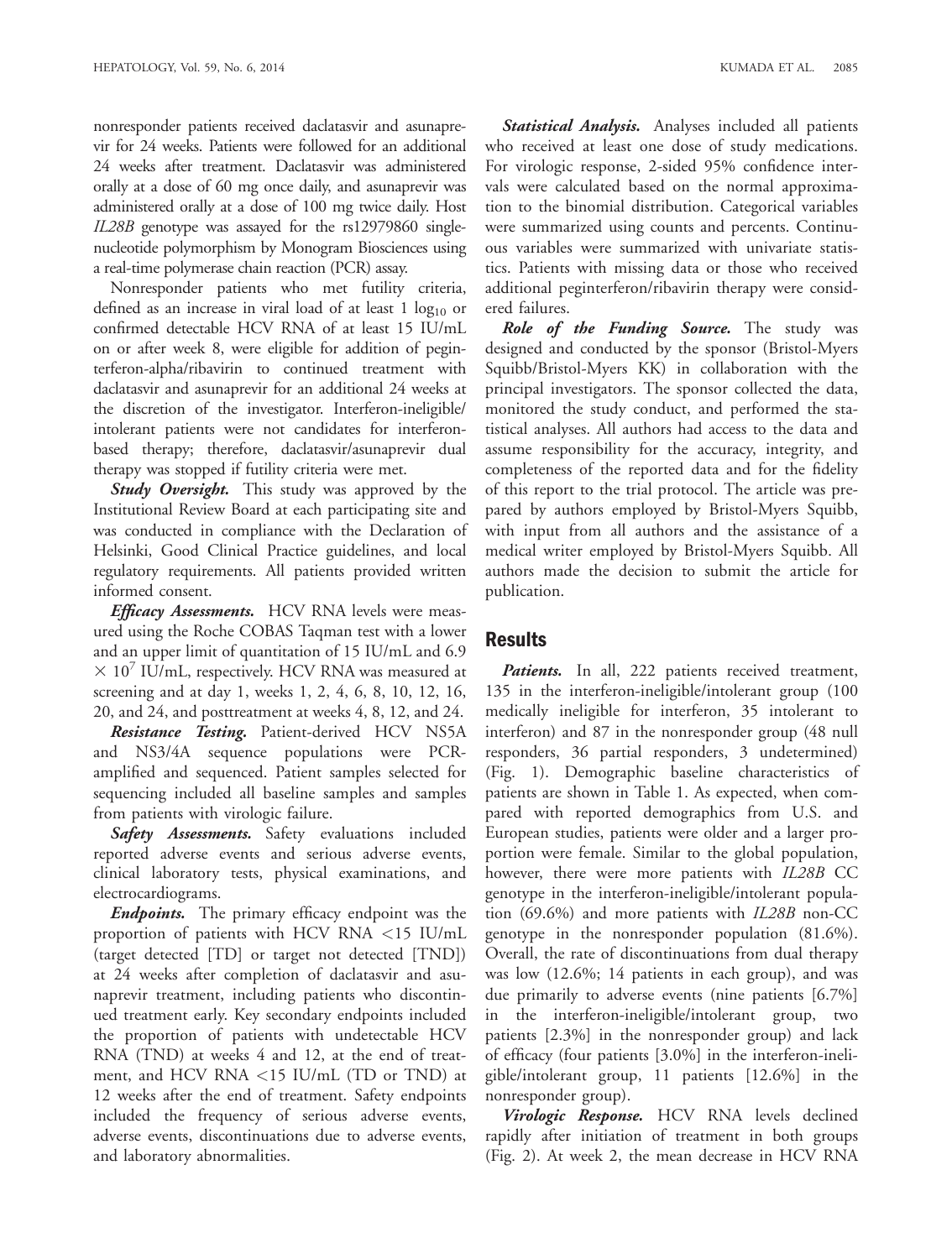| <b>Characteristic</b>                                       | Interferon-Ineligible/Intolerant $n = 135$ | Nonresponder $n = 87$ | Total $N = 222$ |
|-------------------------------------------------------------|--------------------------------------------|-----------------------|-----------------|
| Age, years                                                  |                                            |                       |                 |
| - Median                                                    | 64.0                                       | 60.0                  | 62.5            |
| - Range                                                     | 24-75                                      | 42-74                 | 24-75           |
| $-$ >65 years, n (%)                                        | 62 (45.9)                                  | 27 (31.0)             | 89 (40.1)       |
| Male sex, n (%)                                             | 38 (28.1)                                  | 39 (44.8)             | 77 (34.7)       |
| IL28B rs12979860 genotype, n (%)                            |                                            |                       |                 |
| $-CC$                                                       | 94 (69.6)                                  | 16 (18.4)             | 110 (49.5)      |
| $-CT$                                                       | 40 (29.6)                                  | 66 (75.9)             | 106 (47.7)      |
| $ \Pi$                                                      | 1(0.7)                                     | 5(5.7)                | 6(2.7)          |
| <b>HCV RNA</b>                                              |                                            |                       |                 |
| - Mean $log_{10}$ IU/mL $\pm$ SD                            | $6.6 \pm 0.58$                             | $6.8 \pm 0.47$        | $6.6 \pm 0.55$  |
| $-$ >800,000 IU/mL, n (%)                                   | 109 (80.7)                                 | 80 (92.0)             | 189 (85.1)      |
| Cirrhosis, n (%)                                            | 11(8.1)                                    | 11 (12.6)             | 22(9.9)         |
| Response to prior therapy (nonresponders), n (%)            |                                            |                       |                 |
| - Null                                                      | <b>NA</b>                                  | 48 (55.2)             | 48 (21.6)       |
| - Partial                                                   | <b>NA</b>                                  | 36 (41.4)             | 36 (16.2)       |
| - Other                                                     | <b>NA</b>                                  | $3(3.4)$ *            | 3(1.4)          |
| Premedical status (interferon-ineligible/intolerant), n (%) |                                            |                       |                 |
| - Ineligible-naïve                                          | 100 (74.1)                                 | <b>NA</b>             | 100(45.0)       |
| • Depression                                                | 10(10.0)                                   | <b>NA</b>             | 10(10.0)        |
| • Anemia/neutropenia/thrombocytopenia                       | 44 (44.0)                                  | <b>NA</b>             | 44 (44.0)       |
| • Other complications requiring medications <sup>†</sup>    | 34 (34.0)                                  | <b>NA</b>             | 34 (34.0)       |
| • Advanced age                                              | 12 (12.0)                                  | <b>NA</b>             | 12(12.0)        |
| - Intolerant                                                | 35 (25.9)                                  | NA                    | 35 (15.8)       |

Table 1. Demographic and Baseline Characteristics of Patients and Their Disease

\*Three patients had insufficient data to be classified as partial or null nonresponders.

<sup>†</sup>Other complications included hypertension, diabetes mellitus, autoimmune disease, abnormal thyroid function, insomnia, stroke, and psychological.  $NA = not applicable.$ 

from baseline was 5.2  $log_{10}$  IU/mL. Overall, 167/222 patients (75.2%) had undetectable HCV RNA at week 4 during treatment, and 202 patients (91.0%) had undetectable HCV RNA at week 12 on treatment. At 12 weeks after the end of treatment period, 119 (88.1%) interferon-ineligible/intolerant and 70 (80.5%) nonresponder patients had achieved  $\text{SVR}_{12}$ ; by 24 weeks after the end of treatment 118 (87.4%) interferon-ineligible/intolerant and 70 (80.5%) nonresponder patients had achieved  $SVR_{24}$  (Table 2). Patients with cirrhosis also achieved high rates of  $\text{SVR}_{24}$  (20/22, 90.9%). When analyzed by IL28B genotype, the response rates were similar for patients with IL28B CC genotype (84.5%) and IL28B non-CC genotypes (84.8%) (Table 2). Other baseline factors including gender, age, and baseline HCV RNA, did not appear to impact response rates (Table 2).

Virologic Failure. Thirty-four (15.3%) patients (17 each in the interferon-ineligible/intolerant group and nonresponder group) were considered virologic failures. Of patients with undetectable HCV RNA at the end of treatment, 11/129 (8.5%) interferon-ineligible/intolerant patients experienced viral relapse during posttreatment follow-up. Six of 76 patients (7.9%) in the nonresponder group with undetectable HCV RNA at the end of treatment had viral relapse. Two patients in the interferon-ineligible/intolerant group

and one patient in the nonresponder group had detectable HCV RNA at the end of treatment. Virologic breakthrough occurred in 4 (3.0%) interferon-ineligible/intolerant patients and in 10 (11.5%) nonresponder patients. At the discretion of the investigators, 9 of the 10 nonresponder patients with virologic breakthrough had additional treatment with peginterferon/ribavirin according to protocol-defined criteria; all nine patients were declared treatment failures in the analysis of the primary endpoint. One of the nine patients who received additional peginterferon/ribavirin responded to treatment with no detectable HCV RNA at follow-up week 24, two patients had HCV RNA detectable at end of treatment, and six patients relapsed.

Of the 34 patients with virologic failure, 29 had resistance-associated substitutions to both daclatasvir (predominantly NS5A-L31M/V-Y93H) and asunaprevir (predominantly NS3-D168 variants) detected at failure. Twenty-two patients with virologic failure had NS5A polymorphisms L31M/V and/or Y93H prior to treatment (Supporting Table 1).

We also investigated the influence of pretreatment resistance-associated variants on efficacy in this study. Pretreatment L31M, Y93H, or linked L31V+Y93H NS5A polymorphisms were detected in 7, 29, and 1 of the 214 patients with available baseline NS5A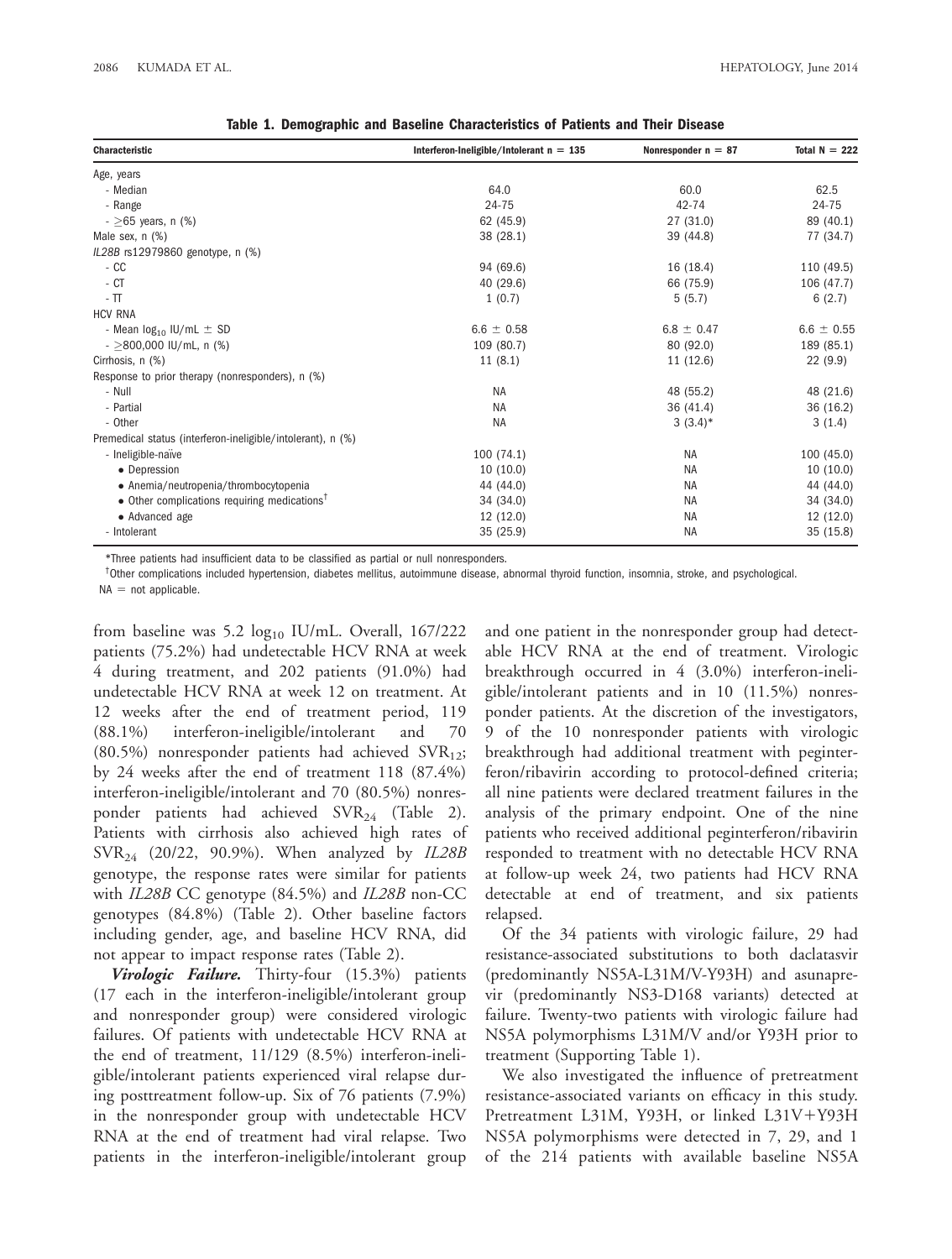

#### Fig. 1. Patient disposition.

sequences, respectively. Of the 37 patients with L31M/V and/or Y93H at baseline, 11/23 interferonineligible/intolerant patients and 4/14 nonresponder patients achieved SVR. The primary asunaprevir resistance-associated variant, NS3-D168E, was present in 2/221 patients with available baseline NS3 sequences; neither of these patients had concomitant NS5A resistance-associated variants. One of these patients achieved SVR; the other relapsed posttreatment.

In comparison with patients who achieved SVR, patients with virologic failure were more likely to have daclatasvir and asunaprevir trough concentrations below their respective median values but within the expected range (Supporting Fig. 1). Most patients with trough concentrations below median values achieved SVR. Treatment compliance, assessed by pill counts and interviews at each study visit, was 83.9% in prior nonresponders and 88.9% in interferon-ineligible/ intolerant patients. Across both cohorts, patients with -95% compliance in dose and duration of treatment

had an  $\text{SVR}_{24}$  rate of 92.7% (179/193), compared with a 31.0% (9/29)  $\text{SVR}_{24}$  rate in patients who were <95% compliant (15 out of the 29 patients were discontinued due to the lack of efficacy).

**Safety.** A total of 194 patients  $(87.4\%)$  completed 24 weeks of therapy, 121 (89.6%) in the interferonineligible/intolerant group and 73 (83.9%) in the nonresponder group. No deaths occurred during the study period. Eleven patients (5.0%) discontinued after 4 to 23 weeks of treatment; 10 discontinued due to ALT and aspartate aminotransferase (AST) elevations and one patient discontinued due to myasthenia gravis, with subsequent detection of preexisting myasthenia gravis-related antibodies.

The most common adverse events were nasopharyngitis, increased ALT and AST, headache, diarrhea, and pyrexia (Table 3). Serious adverse events were reported in 13 (5.9%) patients during treatment. In nine (6.7%) interferon-ineligible/intolerant patients, these events included periarthritis, schizoaffective disorder, myasthenia gravis, myocardial infarction, pyrexia, appendicitis, pyelonephritis,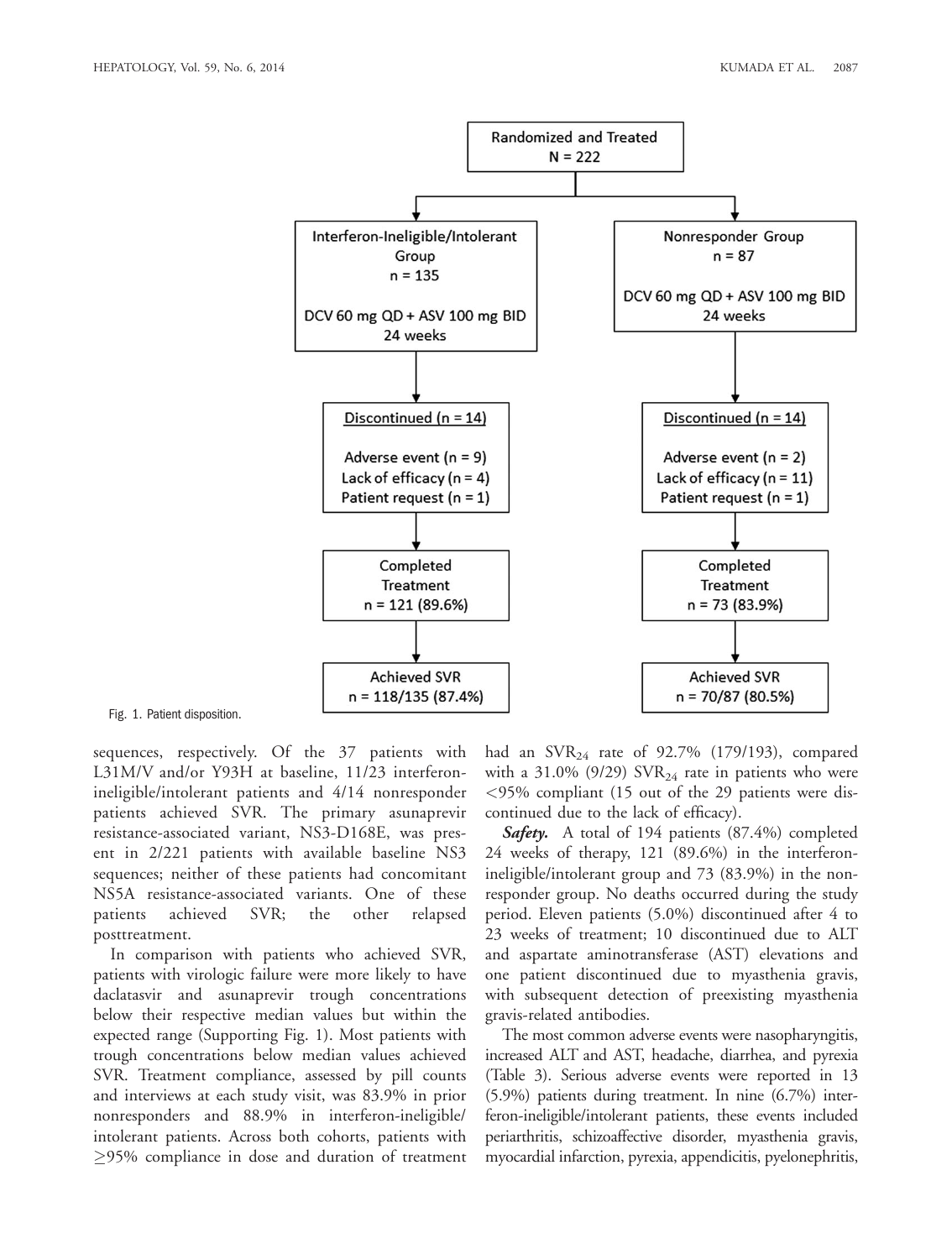|  |  | Table 2. Virologic Outcomes |
|--|--|-----------------------------|
|--|--|-----------------------------|

| Virologic Response, n (%) [95% CI]                          | Interferon-Ineligible/Intolerant $n = 135$ | Nonresponder $n = 87$ | Total $N = 222$ |
|-------------------------------------------------------------|--------------------------------------------|-----------------------|-----------------|
| Week $4,*$                                                  | 114 (84.4)                                 | 53 (60.9)             | 167 (75.2)      |
|                                                             | [78.3, 90.6]                               | [50.7, 71.2]          | [69.5, 80.9]    |
| Week 12,*                                                   | 125 (92.6)                                 | 77 (88.5)             | 202 (91.0)      |
|                                                             | [88.2, 97.0]                               | [81.8, 95.2]          | [87.2, 94.8]    |
| Weeks 4 and 12.*                                            | 106 (78.5)                                 | 48 (55.2)             | 154 (69.4)      |
|                                                             | [71.6, 85.4]                               | [44.7, 65.6]          | [63.3, 75.4]    |
| End of treatment response*                                  | 129 (95.6)                                 | 76 (87.4)             | 205 (92.3)      |
|                                                             | [92.1, 99.0]                               | [80.4, 94.3]          | [88.8, 95.8]    |
| Sustained virologic response                                | 126 (93.3)                                 | 71 (81.6)             | 197 (88.7)      |
| 4 weeks after treatment $(SVR4)\dagger$                     | [89.1, 97.5]                               | [73.5, 89.7]          | [84.6, 92.9]    |
| Sustained virologic response                                | 119 (88.1)                                 | 70 (80.5)             | 189 (85.1)      |
| 12 weeks after treatment $(SVR_{12})^{\dagger}$             | [82.7, 93.6]                               | [72.1, 88.8]          | [80.5, 89.8]    |
| Sustained virologic response                                | 118 (87.4)                                 | 70 (80.5)             | 188 (84.7)      |
| 24 weeks after treatment $(SVR_{24})^{\dagger}$             | [81.8, 93.0]                               | [72.1, 88.8]          | [79.9, 89.4]    |
| $SVR24$ by subpopulations                                   |                                            |                       |                 |
| - Null responders                                           | N/A                                        | 39/48 (81.3)          | 39/48 (81.3)    |
| - Partial responders                                        | N/A                                        | 28/36 (77.8)          | 28/36 (77.8)    |
| - Undetermined                                              | N/A                                        | 3/3(100)              | 3/3(100)        |
| - Ineligible-naïve                                          | 85/100 (85.0)                              | N/A                   | 85/100 (85.0)   |
| - Intolerant                                                | 33/35(94.3)                                | N/A                   | 33/35(94.3)     |
| - Cirrhosis                                                 | 10/11(90.9)                                | 10/11(90.9)           | 20/22 (90.9)    |
| - Noncirrhosis                                              | 108/124 (87.1)                             | 60/76 (78.9)          | 168/200 (84.0)  |
| - Male                                                      | 32/38 (84.2)                               | 32/39(82.1)           | 64/77 (83.1)    |
| - Female                                                    | 86/97 (88.7)                               | 38/48 (79.2)          | 124/145 (85.5)  |
| - Age $<$ 65 years                                          | 61/73 (83.6)                               | 47/60 (78.3)          | 108/133 (81.2)  |
| - Age $> 65$ years                                          | 57/62 (91.9)                               | 23/27 (85.2)          | 80/89 (89.9)    |
| - HCV RNA $<$ 800,000 IU/mL                                 | 25/26 (96.2)                               | $6/7$ (85.7)          | 31/33(93.9)     |
| - HCV RNA $> 800,000$ IU/mL                                 | 93/109 (85.3)                              | 64/80 (80.0)          | 157/189 (83.1)  |
| SVR <sub>24</sub> by IL28B genotype (rs12979860)            |                                            |                       |                 |
| $-CC$                                                       | 79/94 (84.0)                               | 14/16 (87.5)          | 93/110 (84.5)   |
| $-CT$                                                       | 38/40 (95.0)                               | 52/66 (78.8)          | 90/106 (84.9)   |
| $-$ TT                                                      | 1/1(100)                                   | 4/5(80)               | $5/6$ (83.3)    |
| Virologic failures                                          |                                            |                       |                 |
| - Virologic breakthrough                                    | 4(3.0)                                     | $10(11.5)^{\ddagger}$ | 14 (6.3)        |
| - End of treatment detectable                               | 2(1.5)                                     | 1(1.1)                | 3(1.4)          |
| - Relapse (among patients undetectable at end of treatment) | 11/129(8.5)                                | 6/76(7.9)             | 17/205(8.3)     |

 $*$ HCV RNA <LLOQ (<15 IU/mL), target not detected.

 $^{\dagger}$ HCV RNA <LLOQ, target detected or target not detected.

<sup>‡</sup>9/10 patients received additional treatment with peginterferon/ribavirin according to protocol criteria.



Fig. 2. Mean change in HCV RNA during treatment with daclatasvir and asunaprevir in interferon-ineligible/intolerant and nonresponder patients.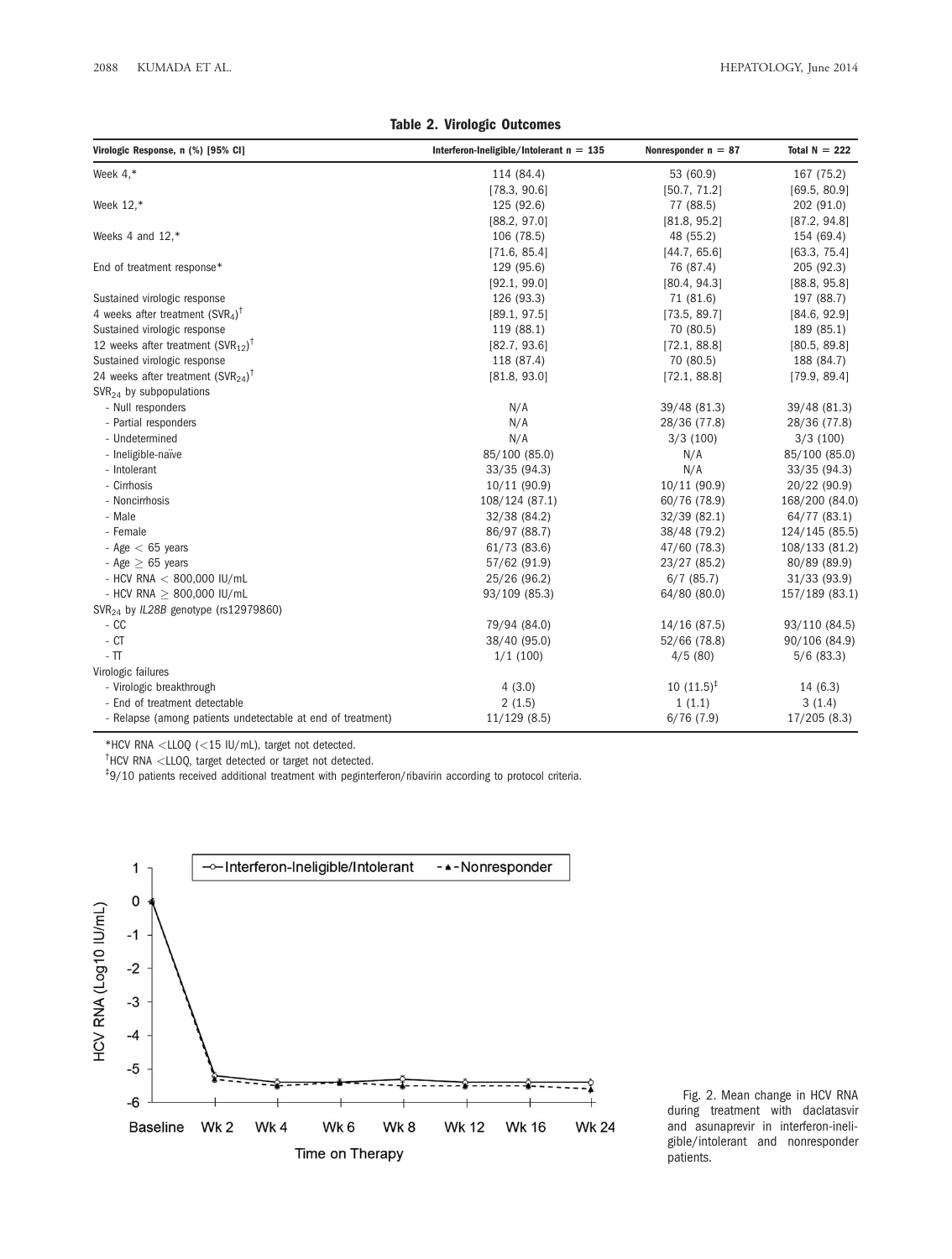| <b>Event or Laboratory</b><br>Abnormality, n (%) | Interferon-<br>Ineligible/Intolerant<br>$n = 135$ | Nonresponder<br>$n = 87$ | <b>Total</b><br>$N = 222$ |
|--------------------------------------------------|---------------------------------------------------|--------------------------|---------------------------|
| Serious adverse events                           | 9(6.7)                                            | 4(4.6)                   | 13(5.9)                   |
| (on treatment)                                   |                                                   |                          |                           |
| Adverse event*                                   |                                                   |                          |                           |
| Nasopharyngitis                                  | 40 (29.6)                                         | 27 (31.0)                | 67 (30.2)                 |
| Increased ALT                                    | 24 (17.8)                                         | 11 (12.6)                | 35 (15.8)                 |
| Increased AST                                    | 18 (13.3)                                         | 10 (11.5)                | 28 (12.6)                 |
| Headache                                         | 18 (13.3)                                         | 17 (19.5)                | 35 (15.8)                 |
| Diarrhea                                         | 12 (8.9)                                          | 10 (11.5)                | 22(9.9)                   |
| Pyrexia                                          | 12 (8.9)                                          | 15 (17.2)                | 27 (12.2)                 |
| Grade 3-4 laboratory abnormality                 |                                                   |                          |                           |
| Alanine aminotransferase                         | 12 (8.9)                                          | 4 (4.6)                  | 16 (7.2)                  |
| Aspartate aminotransferase                       | 10 (7.4)                                          | 2(2.3)                   | 12(5.4)                   |
| Hemoglobin                                       | 6(4.4)                                            | 1(1.1)                   | 7(3.2)                    |
| Lymphocytes                                      | 5(3.7)                                            | 1(1.1)                   | 6(2.7)                    |
| <b>Platelets</b>                                 | 2(1.5)                                            | 2(2.3)                   | 4(1.8)                    |
| Bilirubin, total                                 | 1(0.7)                                            | 1(1.1)                   | 2(0.9)                    |
| Neutrophils                                      | $\Omega$                                          | 1(1.1)                   | 1(0.5)                    |
| Creatinine                                       | 1(0.7)                                            | 0                        | 1(0.5)                    |
| Lipase, total                                    | 1(0.7)                                            | $\Omega$                 | 1(0.5)                    |

Table 3. Adverse Events and Grade 3-4 Laboratory Abnormalities During the Treatment Period

\*Adverse events that occurred in more than 10% of patients in any group.

basal cell carcinoma, and hepatocellular carcinoma, respectively; events in four (4.6%) nonresponder patients included second-degree burn, increased liver enzymes, esophageal variceal hemorrhage, and herpes zoster.

ALT and AST elevations were the most frequent adverse events and grade 3/4 laboratory abnormalities (Table 3) and were the basis for 10 of the 11 discontinuations due to adverse events. Two of these 10 patients also had grade 3/4 total bilirubin elevations, but no patient experienced hepatic decompensation. Eight of the 10 patients who discontinued due to ALT/AST elevations (80%) subsequently achieved SVR. For the 16 patients who had grade 3/4 ALT elevations on-treatment, the median time to elevation was  $\sim$ 10 weeks (range 4 to 23 weeks), with rapid reversal in  $\sim$ 2.5 weeks after discontinuation. Most patients with baseline ALT and AST elevations experienced rapid improvement during the first 2 to 4 weeks of treatment, including all patients with grade 3/4 elevations at baseline, with mean decreases at 4 weeks of 43.7 U/L and 35.1 U/L, respectively.

### **Discussion**

Treatment with interferon-based therapy is not an option for many patients with chronic HCV. The findings from this phase 3 study evaluating interferon-free, ribavirin-free, all-oral treatment with daclatasvir and asunaprevir demonstrated high rates of SVR in Japanese patients infected with HCV genotype 1b. Both interferon-ineligible/intolerant and previously treated nonresponder patient groups experienced a rapid reduction in HCV RNA by week 2. The primary endpoint,  $\text{SVR}_{24}$ , was achieved in 87.4% of patients who were ineligible or intolerant to interferon-based therapies and in 80.5% of patients who had not responded to treatment previously. These high rates of SVR obtained with daclatasvir and asunaprevir represent a significant improvement of cure rates in patient populations typically associated with poor responses to other therapies or with limited therapeutic options. Other factors typically associated with a poor response to therapy, including male gender, high baseline HCV RNA, advanced age, non-CC IL28B genotype, and cirrhosis, did not appear to impact response rates, although the number of patients in these subgroups was small.

The response rates in this study were higher than those observed in a phase 3 study evaluating triple therapy with telaprevir and peginterferon/ribavirin in Japanese patients infected with HCV genotype 1 with no response to prior treatment. The SVR rate of nonresponder patients in that study was 34.4%, and safety issues included anemia, severe rash, renal toxicity, and gastrointestinal-related disorders.<sup>7</sup> In a global phase 3 trial, SVR rates ranged from 54% to 59% in partialresponder and 29% to 33% in null-responder patients receiving telaprevir combined with peginterferon/ribavirin.<sup>4</sup> Simeprevir in combination with peginterferon/ ribavirin achieved an SVR rate of 38-51% in Japanese nonresponder patients. In the present study, partialresponder and null-responder patients achieved better outcomes (77.8% and 81.3%, respectively), with a much more favorable safety profile. The response rate observed in the ineligible/intolerant group in this study was also notable, especially when considering these patients had no option for curative treatment.

This study was limited to Japanese patients; an ongoing phase 3 study in a similar patient population in the U.S. and Europe will determine whether regionrelated differences in patient characteristics influence outcomes with this regimen. The results from this phase 3 trial are consistent with the results of a small phase 2a study of Japanese patients treated with daclatasvir and asunaprevir; SVR rates were 64% in peginterferon/ribavirin-ineligible or intolerant patients and 91% in null responder patients.<sup>15</sup> A phase 2b trial combining NS3 (faldaprevir) and NS5B (deleobuvir) inhibitors showed only a 57% SVR in previously untreated patients with HCV genotype-1b infection.<sup>16</sup> In addition, other all-oral regimens earlier in clinical development may provide greater efficacy: in a phase 2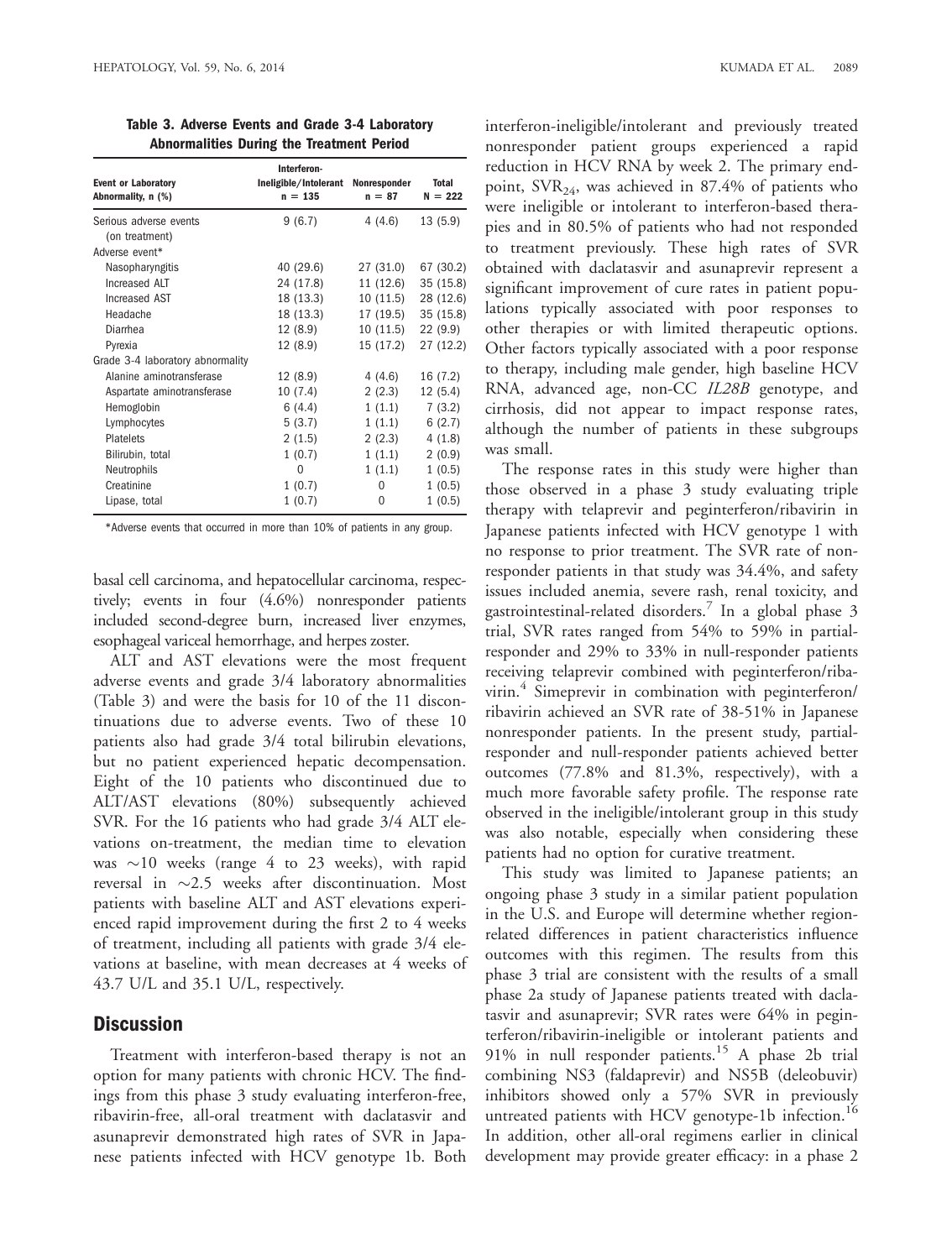study, SVR rates of 95% to 100% were achieved in treatment-naïve and experienced genotype 1-infected patients treated with sofosbuvir (NS5B inhibitor) in combination with ledipasvir (NS5A inhibitor), with or without ribavirin. $17$  The more complex combination of NS3 (ABT-450, plus ritonavir to improve drug exposure), NS5A (ABT-267), and NS5B (ABT-333) inhibitors, with or without ribavirin, achieved SVR rates of 88-96% in treatment-naïve patients and prior null responders with genotype 1 infection. Recent press reports indicate similar results in phase 3 studies with both of these regimens, although full study details are not yet available.19,20 The combination of daclatasvir and sofosbuvir achieved SVR rates of 88-100% in treatment-naïve patients with genotype 1, 2, or 3 infection, and 95-100% in treatment-experienced patients with genotype 1 infection. $21$  However, none of these studies involved patient populations directly comparable to those reported in the present study. Previous experience with HCV regimens indicates that both treatment eligibility and outcomes can vary in relation to variables such as disease stage, patient ethnicity, concomitant medical conditions, and other factors.<sup>3</sup> Further studies of all-oral combinations may provide the evidence needed for optimizing regimen selection on the basis of virologic and patient characteristics.

Response rates at on-treatment week 4 were somewhat higher in the ineligible/intolerant group than in prior nonresponders (84.4% versus 60.9%), but this difference diminished as treatment continued. The early difference in response rates may reflect a reduced contribution of endogenous interferon response in prior nonresponders; the ultimate achievement of an 80.5% SVR rate in this group suggests that such nonresponsiveness can be largely overcome with a potent antiviral regimen.

All-oral treatment with daclatasvir and asunaprevir generally suppressed the enrichment/selection of NS5A and NS3 resistance-associated variants. Virologic failure occurred in 17 patients in each group. Both NS5A and NS3 resistance-associated variants were detected in most patients with virologic failure. There was no apparent association between preexisting NS3 resistance-associated polymorphisms and subsequent virologic outcome. Although more patients with NS5A L31M/V and/or Y93H resistance-associated variants experienced virologic failure, 15/37 of patients with these baseline variants achieved SVR. Thus, pretreatment resistance-associated variants were not absolutely predictive of virologic outcome. Moreover, factors other than resistance, such as lower drug exposure and suboptimal compliance to treatment, likely contributed to treatment failure. The patients with daclatasvir and

asunaprevir trough plasma concentrations below median values appeared to be at increased risk of virologic failure (Supporting Fig. 1). Given that patients with  $\geq$ 95% compliance had an SVR<sub>24</sub> rate of 92.7%, the maintenance of higher compliance is essential for optimizing treatment outcomes.

The rate of premature discontinuation of treatment with daclatasvir and asunaprevir due to adverse events was low. Despite early discontinuation that occurred between weeks 4 and 23, 8 of the 10 patients who discontinued because of elevated levels of ALT and AST achieved  $\text{SVR}_{24}$ , with rapid reversal of transaminase elevations posttreatment. Although small in number, six patients who achieved SVR were on treatment for 12 weeks or less, suggesting that a shorter treatment period may be possible in some patients. Additionally, baseline elevations of ALT and AST corrected rapidly in most patients after 2 to 4 weeks on treatment, as would be expected with the rapid reduction in HCV RNA levels. The rate of serious adverse events was low and varied among patients, with no consistent pattern of events. The frequency of adverse events was also low, especially compared with historical data in patients receiving a triple regimen with telaprevir and peginterferon/ribavirin that showed a high rate of anemia (91%), pyrexia (85%), and skin disorders  $(82\%)$ .

In conclusion, our findings suggest that 24-week treatment with daclatasvir and asunaprevir provides a highly effective option for patients who currently have no effective treatment options (ineligible or intolerant to interferon-based therapy) and for those patients who did not achieve SVR with prior treatment.

Acknowledgment: The authors thank the patients and their families, and the research staff, investigators, and safety committees at all participating sites. Tomoko Ueki prepared and managed the study protocol, the biomarker analysis was provided by Megan Wind-Rotolo, Wenhua Hu performed statistical analyses, Michelle Treitel prepared the clinical study report, and professional medical writing assistance was provided by Susan A. Nastasee, all employees of Bristol-Myers Squibb.

Contributors: HK, EH, HI, AD, and HM designed the study; EH was the medical lead. HK, YS, KI, JT, YKar, KC, YKaw, AI, KY, KT, NI, KK, TT, NK, and MK recruited patients and obtained the data. HM, HI, EH, and AD analyzed the data. TE and FM provided pharmacokinetic and resistance analyses, respectively. HK, YS, KI, JT, YKar, KC, YKaw, AI, KY, KT, NI, KK, TT, NK, MS, HM, TE, FM, AD,